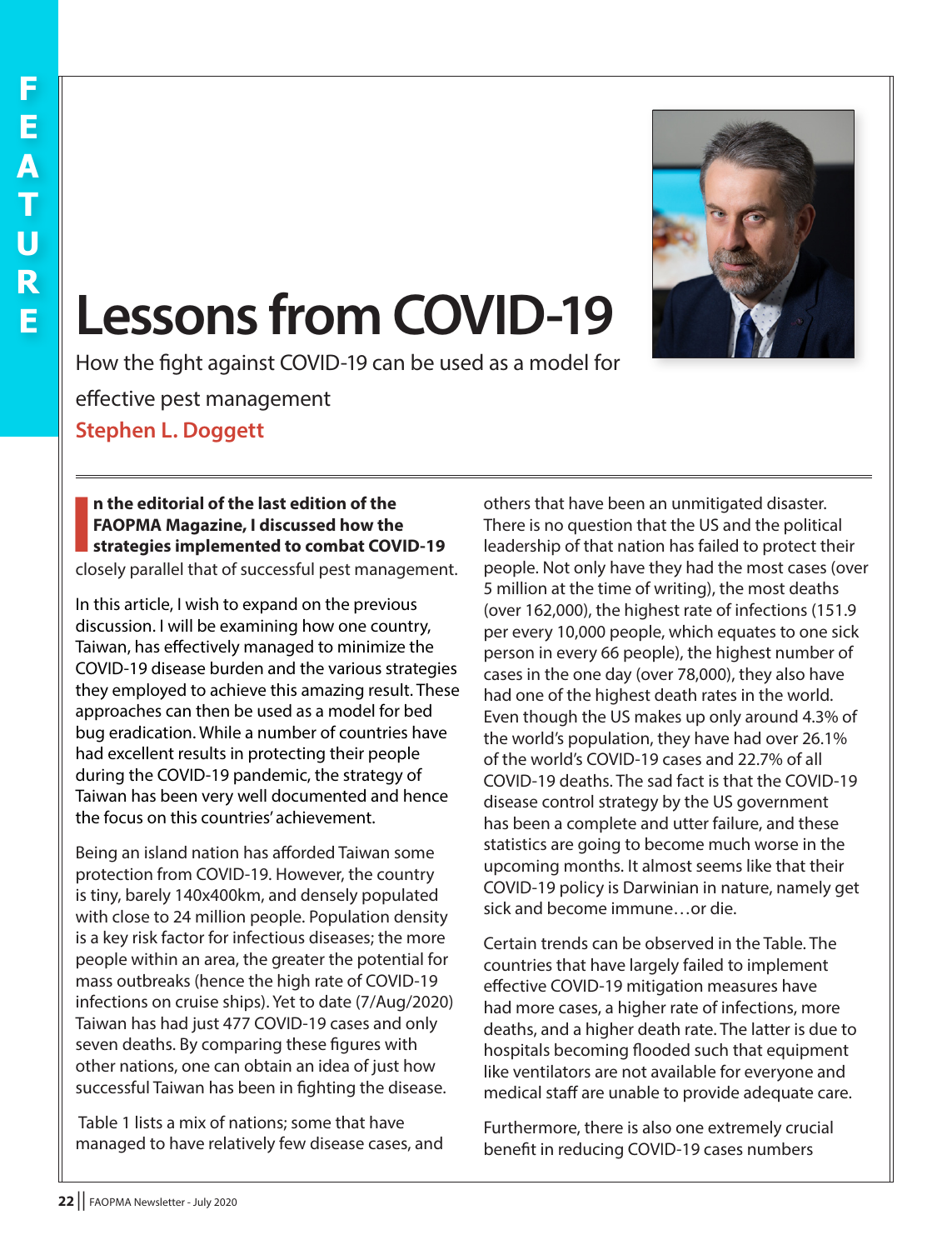| <b>Country</b>    | <b>No. Cases</b> | <b>Population</b> | <b>Cases Per</b><br>10,000 | <b>Deaths</b> | <b>Death</b><br><b>Rate</b><br>(%) | <b>No. Tests</b> | <b>Testing</b><br>Rate* |
|-------------------|------------------|-------------------|----------------------------|---------------|------------------------------------|------------------|-------------------------|
| <b>USA</b>        | 5,032,179        | 331,198,130       | 151.9                      | 162,804       | 7.0                                | 63,139,605       | 13                      |
| <b>Brazil</b>     | 2,917,562        | 212,710,692       | 137.2                      | 98,644        | 5.0                                | 13,206,188       | 5                       |
| United<br>Kingdom | 308,134          | 67,922,029        | 45.4                       | 46,413        | 15.1                               | 17,515,234       | 57                      |
| Italy             | 249,204          | 60,452,568        | 41.2                       | 35,187        | 15.0                               | 7,099,713        | 28                      |
| China             | 84,528           | 1,439,323,776     | 0.6                        | 4,634         | 6.0                                | 90,410,000       | 1070                    |
| Singapore         | 54,555           | 5,854,932         | 93.2                       | 27            | 0.0                                | 1,474,372        | 27                      |
| Japan             | 42,263           | 126,435,859       | 3.3                        | 1026          | 4.0                                | 938,739          | 22                      |
| Australia         | 19,862           | 25,528,864        | 7.8                        | 255           | 2.0                                | 4,631,419        | 233                     |
| South Korea       | 14,499           | 51,273,732        | 2.8                        | 302           | 2.1                                | 1,606,487        | 111                     |
| Taiwan            | 477              | 23,821,199        | 0.2                        | 7             | 1.5                                | 82,737           | 173                     |

**Table 1**. COVID-19 related statistics for ten countries.

\*Testing rate = number of tests divided by number of positive patients. Updated 7/Aug/2020. Source: Worldometer ([www.worldometers.info/coronavirus/\)](http://www.worldometers.info/coronavirus/)

early; more on this later. Interestingly however, there are many lessons here relevant to bed bug management.

Thus how has Taiwan been so effective at reducing COVID-19 infections? Their strategy has revolved around the following elements:

- Preparation,
- Prompt action,
- Ouarantine,
- **Enhanced Surveillance,**
- • Cooperation,
- • Factual Messaging,
- **Evidence Based Solutions.**

If all these elements sound familiar, then yes they are the hallmark of integrated pest management, and thus also directly relevant to bed bug control. Let's look at each of these items in more detail to see how the Taiwanese COVID-19 strategy relates to bed bug management.

*Preparation and Prompt Action*. In 2003 there was a pandemic of Severe Acute Respiratory Syndrome, more commonly known as SARS (which is also a coronavirus like COVID-19). In Taiwan, some 73 lives were lost and around 346 people affected by the disease. As a consequence, the government

implemented planning for future outbreaks. When China announced the emergence of a new coronavirus in Wuhan, the government of Taiwan immediately initiated actions to stem the virus. This included ramping up the production of face masks and other personal protection equipment.

Similarly with bed bugs, those that provide accommodation for others such as hotels, staff and student accommodation, guest houses, and low-income housing, should have a bed bug management plan in the event that bed bugs turn up in their facility. A good bed bug management plan should feature the following; staff responsibilities (namely who undertakes the various tasks), staff training, the control process, what documentation is required, and preventative actions. Ideally the management plan is reviewed on a regular basis to ensure that it maintains relevance. If bed bugs are then found in the facility, the management plan is immediately enacted and guides the entire control program. By detecting early, bed bugs are less likely to establish and spread throughout the facility.

In 2011, I wrote and released '*A Bed Bug Management Policy & Procedural Guide for Accommodation Providers*' and made this free to everyone via the web site, [www.bedbug.org.au](http://www.bedbug.org.au). This site also holds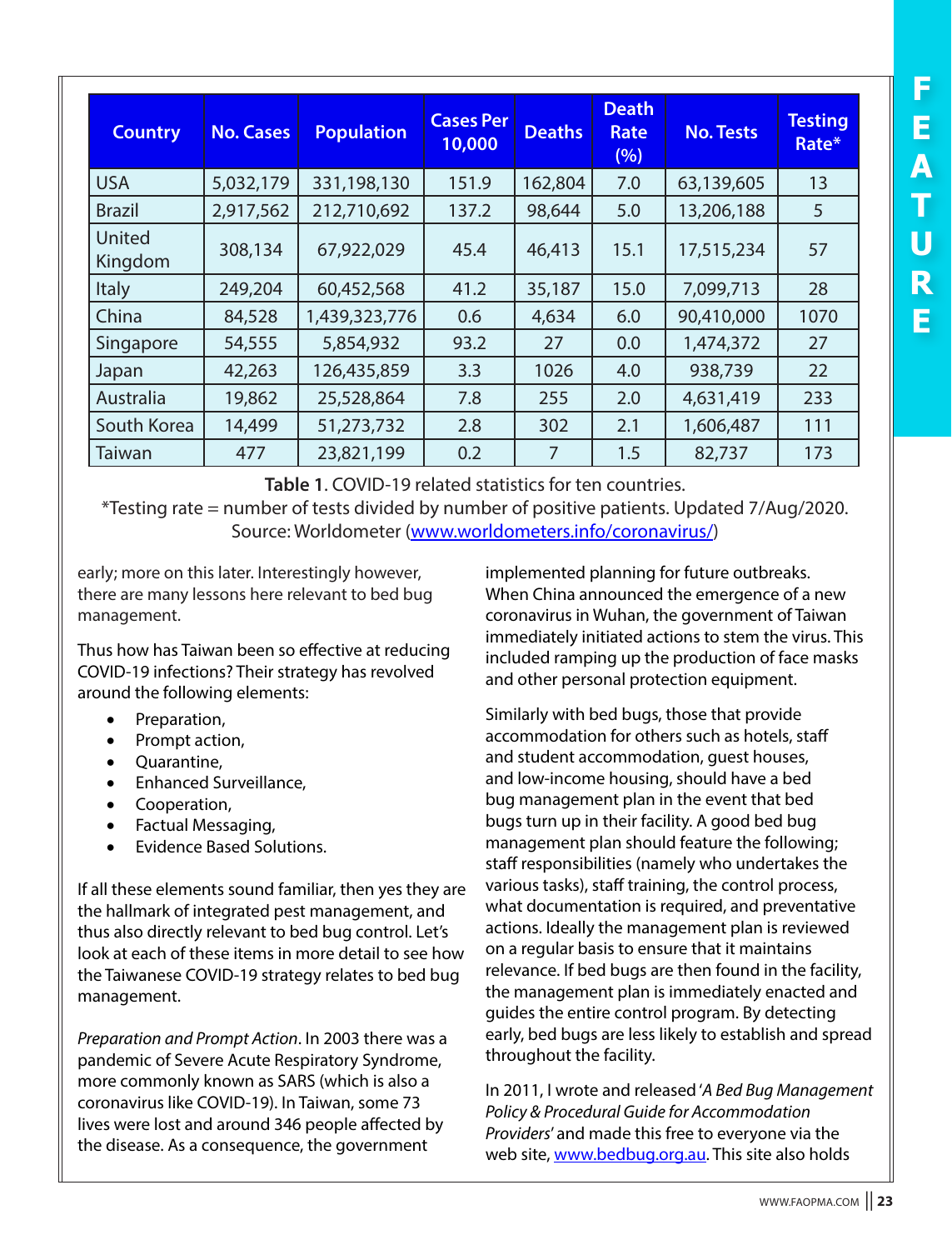the industry standard, '*A Code of Practice for the Control of Bed Bug Infestations in Australia*'. Everyone is welcome to download either of these documents and adapt them for their own circumstances. Thus there is no excuse in not being prepared for bed bugs.

Interestingly, George W. Bush (also known as 'George Bush Junior') developed a highly innovative pandemic disease plan in 2005 that was later updated in 2017. With an astounding sense of poor timing, this plan was dismantled by the Trump government in late 2019. I suspect that history will not look kindly upon this short-sighted decision.

*Quarantine*. Taiwan introduced strict quarantine measures when cases started to appear in the nation to slow down infections. COVID-19 positive patients were isolated until they recovered and physical distancing implemented to reduce the risk of viral transmission. Similarly, if a room within a multiple-occupancy dwelling is found with bed bugs, it should be immediately closed off and no one allowed into the room until the treatment process begins. Quarantine is about stopping the

spread of the undesired element, be it bed bugs or the viral contagion.

*Enhanced Surveillance*. Early detection is the key for both reducing disease and the spread of bed bugs. In the case of the COVID-19 pandemic, Taiwan immediately initiated daily monitoring and symptom checks of high risk people, they introduced tracing Apps for monitoring disease cases, and began widespread testing to identify asymptomatic cases.

President Trump keeps telling the world how much testing his country has undertaken (and lately even disgracefully suggested that they should reduce



testing to decrease the number of cases). In fact the number of tests undertaken in the US has been very high, around 63 million, and only second to that of China. However, a more appropriate comparison is to relate the number of tests undertaken against the number of positive patients. When there are a lot of sick people (or rooms with bed bugs), then there will be a disproportionately higher number of people in society infected with the virus (or a greater proportion of rooms infested with bed bugs). By undertaking widespread testing the aim is to identify everyone who could be carrying the virus with the objective to isolate them before they spread the disease to others. In this respect the US has done very poorly; for every positive COVID-19 case, there has been only 13 tests undertaken. In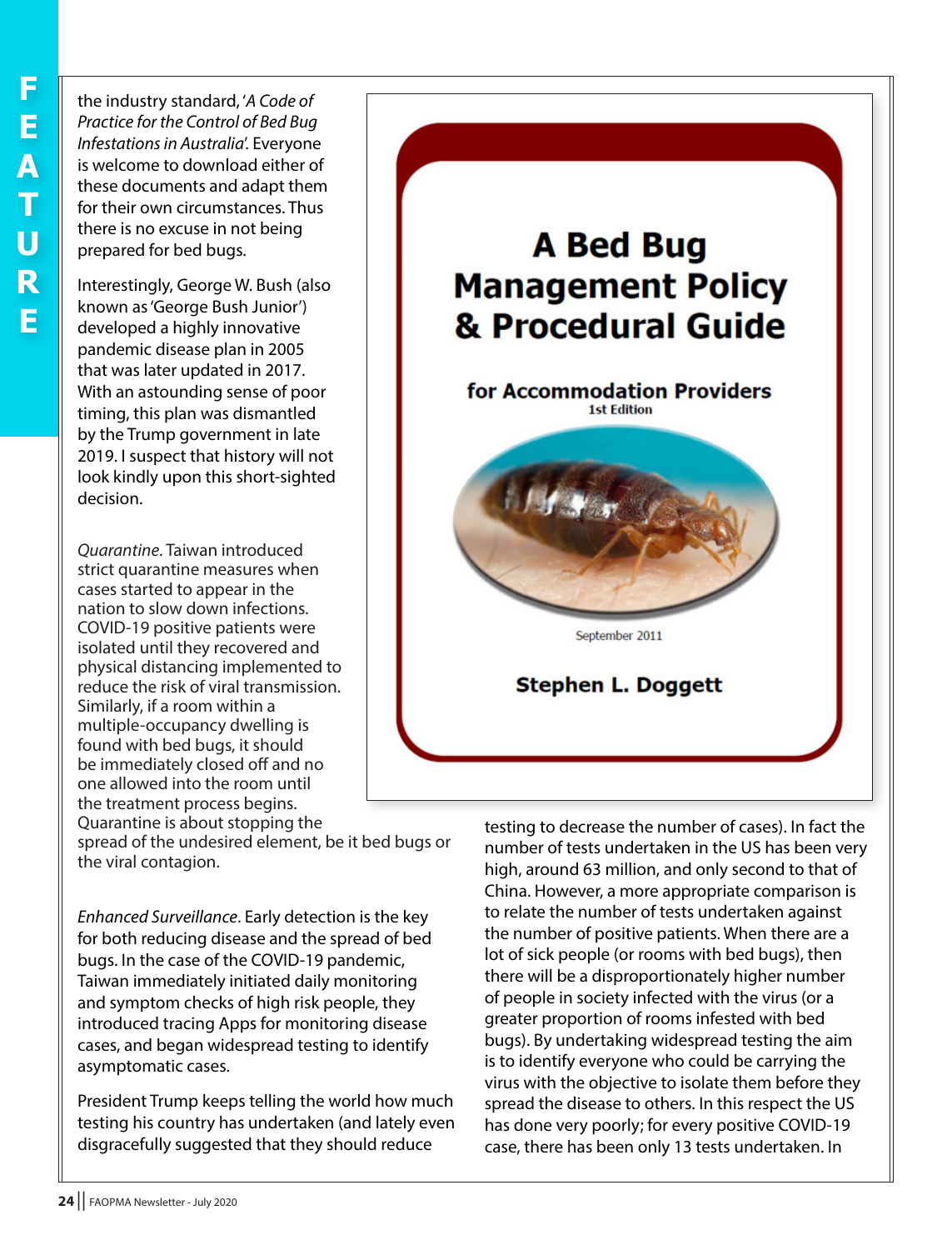comparison, Taiwan has undertaken 173 tests for every positive case, and China some 1,078. The widespread testing of these latter two countries is probably the main reason why they have had such low rates of COVID-19 in the community.

With the detection of any bed bug infestation, all adjoining rooms need to be inspected. Like COVID-19, contacts of the person with bed bugs should be investigated to find additional infestations (this is known as 'contact tracing'). In apartment complexes, if bed bug infestations become frequent, then every room in the building should be inspected. Take for example the case of a staff accommodation block with 320 rooms on the campus of one of the major hospitals in Sydney. Bed bugs were initially reported in May 2003 from one room, but was poorly treated, with the outcome that the infestation spread. Some two years later, bed bugs had not only spread but had been reported from 10% of the rooms. It was then decided to examine every room, and another 10% of rooms were found with bed bugs. If not every room was checked, then the infestation could have spread to all the rooms and still be active today.

It is also important to inspect rooms even if the resident claims that they have no bed bugs. So often I have found such people to be the source of the infestation in a building. Too often management believes the statements of no bed bugs with people, and the consequence is that the infestation goes unchecked and can cause reinfestation throughout the building for months to even years later. Again, there are parallels here with COVID-19, as widespread testing aims to detect the asymptomatic individuals (those that do not develop disease symptoms) as they can still spread virus to others.

Clearly, surveillance is key not only in minimizing both bed bugs and COVID-19 disease, but also to rapidly stop outbreaks from either.

*Cooperation*. Political governments in nations with successful COVID-19 control have been united. Party politics have been put aside and a bipartisan approach adopted. Politicians often have stepped out of the limelight to allow medical experts to dictate the control plans. John Dickinson, known as the founding father of the United States of America coined the phrase, "*United We Stand, Divided We Fall*" and this expression cannot be more demonstrated with the political actions of those nations hard hit by COVID-19. So often we see the leaders of these nations criticize and blame others. Both Trump and Bolsonaro (President of Brazil) have denounced lock down actions where they have been undertaken by the opposition. The outcome has been nations that have become socially divided with rampant disease activity. The consequences have been the emergence of other social problems such as the racist attacks by those in power leading to the Black Lives Matter rallies in the US.

Bed bug management is also a cooperative venture. As a pest manager you will require the client to do certain things. They may be asked to prepare the room for treatment, you may require hotel engineers or housekeeping to dismantle beds and bed heads, to remove electrical outlets and various furnishings. You may require assistance to access certain areas for inspection and treatment. Then at the completion of the job, you may need cracks and crevices sealed, old signs of bed bugs removed, and other activities to reduce the risk of future infestations. Without cooperation, bed bugs treatments often fail.

*Factual Messaging and Evidence Based Solutions*. Public information is key to minimizing disease outbreaks, however it must be consistent, factual, and based on solid scientific evidence. Misinformation has been an unwanted side effect of the COVID-19 outbreak and it is creating confusion in the community. Key political figures have talked about using malaria drugs, bleach, and even light to combat the virus, when there is not one scrap of evidence to suggest that any of these have any benefit. In fact a number of people have even died as a result of following such ill begotten suggestions. Expert advice should come from *experts*, namely infectious disease experts who have worked on viruses, not from someone who believes in their own dogma. Political leaders should wear face masks and become role models for how the disease needs to be controlled, and not act like petulant children who refuse to follow expert advice.

This is no different with bed bug management. For example, there have been many dubious products come onto the market that are claimed to catch or kill bed bugs. This includes many traps